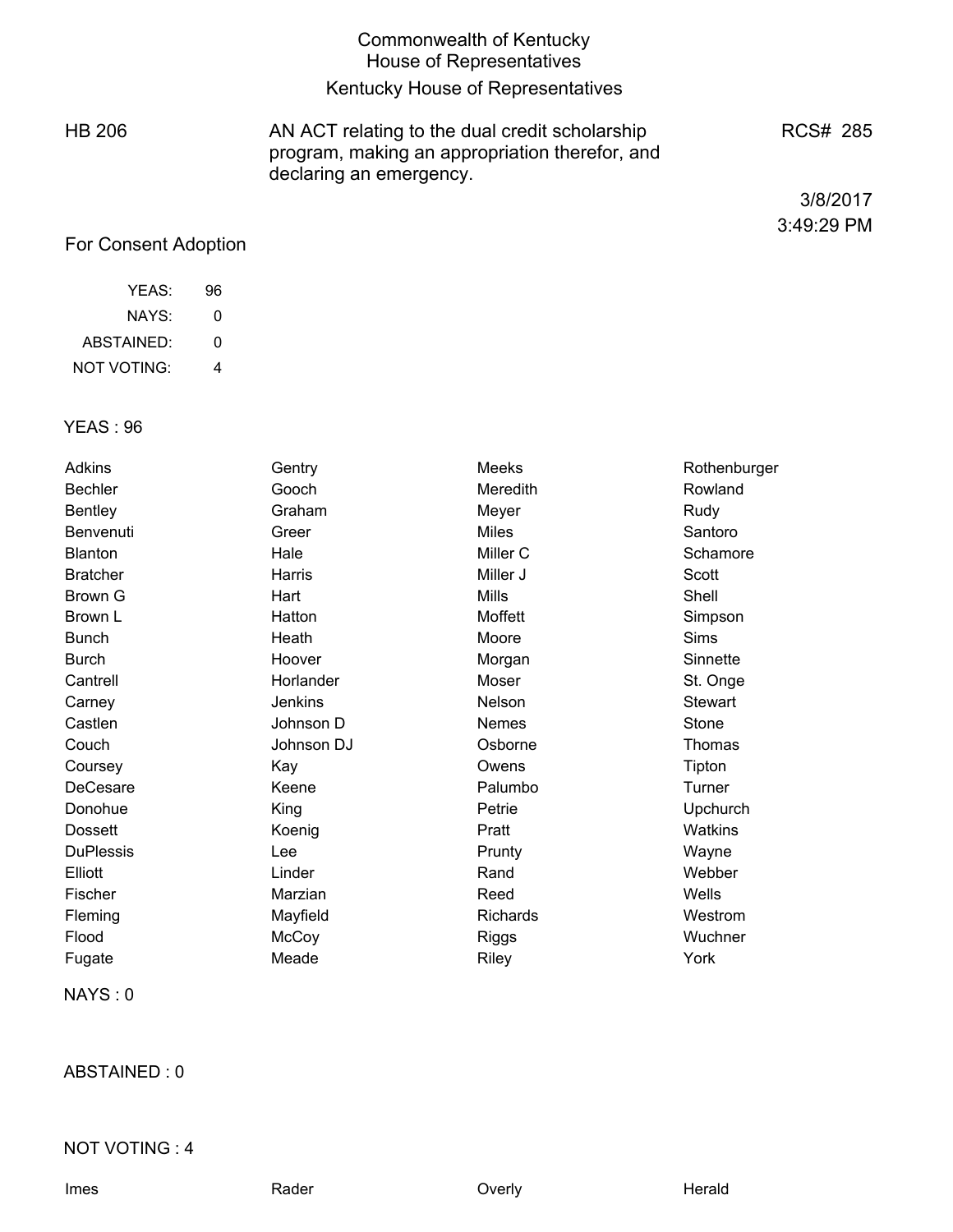| <b>Commonwealth of KY Senate</b> |                     |                                         |                                                                                                                              |     |                        |              |         |  |
|----------------------------------|---------------------|-----------------------------------------|------------------------------------------------------------------------------------------------------------------------------|-----|------------------------|--------------|---------|--|
|                                  | <b>CONSENT</b>      |                                         | 2017 Regular Session<br>Thursday, March 30, 2017                                                                             |     |                        | YEA          | 38      |  |
|                                  | <b>Bill: HB 206</b> |                                         |                                                                                                                              |     |                        | <b>NAY</b>   | 0       |  |
|                                  |                     | Motion to: PASS HB 206 W/ SCS 1, SCTA 1 |                                                                                                                              |     |                        |              |         |  |
| Title:                           |                     |                                         | <b>PASS</b><br>AN ACT relating to the dual credit scholarship program,<br>making an appropriation therefor, and declaring an |     |                        | 0            |         |  |
|                                  |                     | YNP                                     |                                                                                                                              | YNP |                        |              | YNP     |  |
| <b>*Alvarado</b>                 |                     |                                         | *Hornback                                                                                                                    |     | *Schroder              |              |         |  |
| *Bowen                           |                     |                                         | <b>*Humphries</b>                                                                                                            |     | *Seum                  |              |         |  |
| *Buford                          |                     |                                         | <b>Jones</b>                                                                                                                 |     | *Smith                 |              |         |  |
| <i>*</i> Carpenter               |                     |                                         | *Kerr                                                                                                                        |     | <i><b>*Stivers</b></i> |              |         |  |
|                                  | *Carroll, Danny     |                                         | <b>*McDaniel</b>                                                                                                             |     | *Thayer                |              |         |  |
| <b>Carroll, Julian</b>           |                     |                                         | <b>McGarvey</b>                                                                                                              |     | Thomas                 |              |         |  |
| <b>Clark</b>                     |                     |                                         | <b>*Meredith</b>                                                                                                             |     | Turner                 |              |         |  |
| *Embry                           |                     |                                         | <b>Neal</b>                                                                                                                  |     | Webb                   |              |         |  |
| *Girdler                         |                     |                                         | <b>Parrett</b>                                                                                                               |     | *West                  |              |         |  |
| <i><b>*Givens</b></i>            |                     |                                         | *Raque Adams                                                                                                                 |     |                        | *Westerfield |         |  |
| <b>Harper Angel</b>              |                     |                                         | <b>Ridley</b>                                                                                                                |     | *Wilson                |              |         |  |
| <b>*Harris</b>                   |                     |                                         | <b>*Robinson</b>                                                                                                             |     | *Wise                  |              |         |  |
| *Higdon                          |                     |                                         | <b>*Schickel</b>                                                                                                             |     |                        |              | 5:40 PM |  |